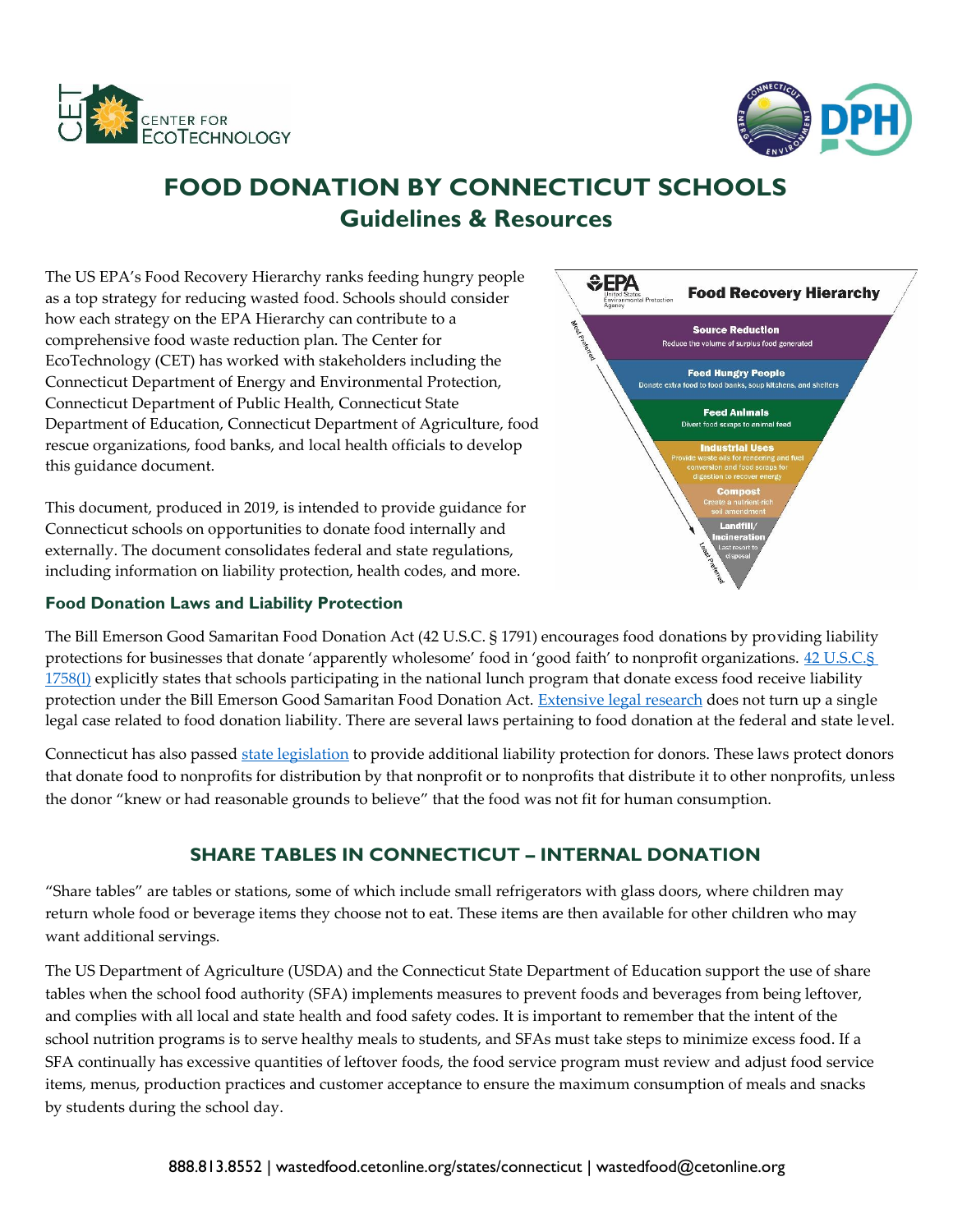## **What Foods Can Be Shared?**

The Connecticut Department of Public Health requires SFAs comply with all health and food safety codes when donating food via share tables. The Connecticut State Department of Education released a [memorandum](https://portal.ct.gov/-/media/SDE/Nutrition/NSLP/Memos/OM2016/OM06-16.pdf) in 2017 stating that these codes require schools to limit their use of share tables to foods that do not require temperature control. Refer to the table below for a more comprehensive list of foods that may and may not be donated.

| Connecticut Requirements for Foods and Beverages on Share Tables in<br>Child Nutrition Programs (CNPs)<br>Complying with Connecticut Public Health Code 19-13-B42                                                                        |                                                                                                                                                                                                           |
|------------------------------------------------------------------------------------------------------------------------------------------------------------------------------------------------------------------------------------------|-----------------------------------------------------------------------------------------------------------------------------------------------------------------------------------------------------------|
| Allowed                                                                                                                                                                                                                                  | <b>Not Allowed</b>                                                                                                                                                                                        |
| . Whole pieces of fruit with a peel that is removed by the<br>consumer before eating, e.g., bananas and<br>oranges.                                                                                                                      | • Whole pieces of fruit without a peel, e.g., apples, peaches,<br>grapes and plums                                                                                                                        |
| • Commercially packaged unopened intact fruits and<br>vegetables, such as cans and plastic-type containers<br>where the consumer pulls the lid or covering off, e.g.,<br>individual containers of fruit cup, peaches, and<br>applesauce. | • Fruits and vegetables that have been prepared and<br>packaged by the CNP's food service staff, e.g., apples<br>wrapped in plastic, and canned fruit portioned into plastic<br>cups with lids.           |
| · Bags of commercially packaged pre-cut fruits and<br>vegetables, such as bags of baby carrots or sliced apples,<br>except for commercially packaged cut melons, cut<br>tomatoes, or cut leafy greens.                                   | . Bags of fruits and vegetables packaged by the CNP's<br>food service staff, e.g., bags of baby carrots or sliced<br>apples.<br>• Commercially packaged cut melons, cut<br>tomatoes, or cut leafy greens. |
| • Commercially packaged unopened intact grain items<br>such as crackers, croutons, and cookies.                                                                                                                                          | • Grain items packaged by the CNP's food service staff,<br>e.g., rolls wrapped in plastic or cookies in plastic bags.                                                                                     |
| · Bags of commercially packaged nuts and seeds, such as<br>peanuts, sunflower seeds, or trail mix.                                                                                                                                       | . Nuts and seeds packaged by the CNP's food service staff in<br>bags or plastic cups with lids, e.g., peanuts, sunflower<br>seeds, and trail mix.                                                         |
| • Commercially packaged unopened intact condiments such<br>as portion control packages of ketchup, mustard,<br>mayonnaise, relish, and salad dressing.                                                                                   | • Condiments packaged by the CNP's food service staff,<br>such as ketchup, mustard, mayonnaise, relish, and salad<br>dressing packaged into plastic cups with lids.                                       |
| • Air-cooled hard-boiled egg with shell intact.                                                                                                                                                                                          | · Meat/meat alternate items, such as poultry (e.g., chicken<br>and turkey), meat, cheese, fish, eggs (including water-<br>cooled hard-boiled egg with shell intact).                                      |
| · Unopened shelf-stable aseptically packaged juice<br>Note: Shelf-stable aseptically packaged juice does not<br>require refrigeration until after opening.                                                                               | · Opened shelf-stable aseptically packaged juice<br>· Opened or unopened frozen or refrigerated juice that is<br>not shelf stable aseptically packaged                                                    |
|                                                                                                                                                                                                                                          | · Unopened or opened containers of milk                                                                                                                                                                   |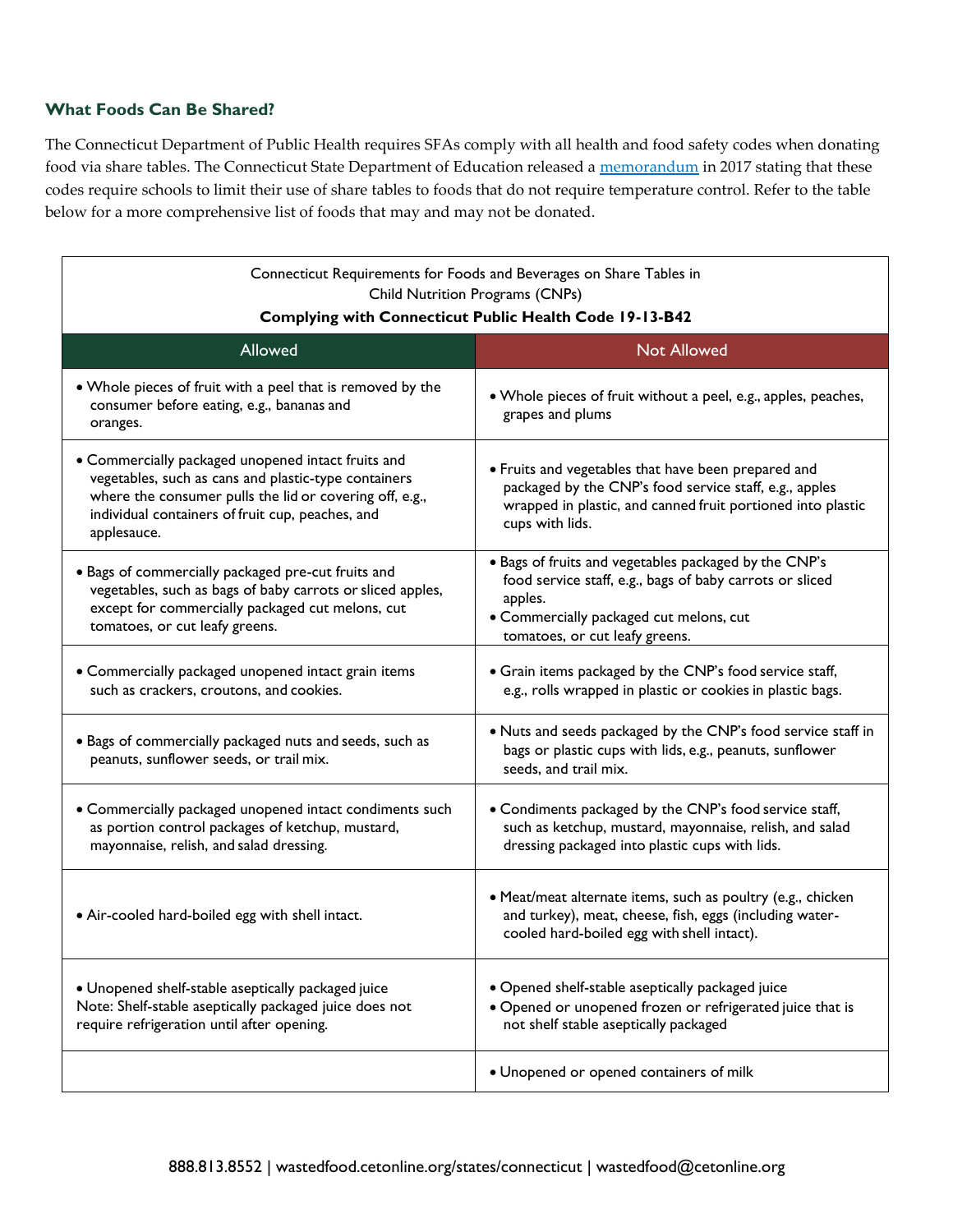## **EXTERNAL DONATION**

## **What Foods Can Be Donated Externally?**

The intent of the school nutrition programs is to serve healthy meals to students and SFAs must take steps to minimize the production of excess food. The Connecticut State Department of Education supports external donation when the school food authority (SFA) implements measures to prevent foods and beverages from being leftover, and complies with all local and state health and food safety codes. If a SFA continually has excessive quantities of unsold food items, the food service program must review and adjust practices to reduce overproduction as indicated above.

The [US Department of Agriculture](https://fns-prod.azureedge.net/sites/default/files/cn/SP11_CACFP05_SFSP07-2012os.pdf) and the [Connecticut State Department of Education s](https://portal.ct.gov/-/media/SDE/Nutrition/NSLP/Memos/OMEarlierYears/OM14-12.pdf)upport donation to eligible food banks or charitable organizations of **any program food** that is not consumed, including federally subsidized meals. Schools are encouraged, however, to consult and collaborate with their local board of health to ensure there are no local restrictions on donation items. Schools should also consult with recipient organizations to confirm which food items they will accept, as some may only accept items that are dry-stored or frozen.

It is important to remember that the externally donated food is for human consumption and needs to be handled accordingly. Donated food must be protected by storing at proper temperatures in packages, covered containers, or wrappings. For more information on required storage conditions, see pages 37-38 of th[e Comprehensive Guidelines for](http://www.foodprotect.org/guides-documents/comprehensive-guidance-for-food-recovery-programs/) [Food Recovery Programs.](http://www.foodprotect.org/guides-documents/comprehensive-guidance-for-food-recovery-programs/) If you have any questions about food safety, contact your local board of health.

In order to have a successful food donation program there are four major steps that must be taken:

- 1. Identify the types and amounts of food to be donated;
- 2. Identify partner organizations in your area with which to work;
- 3. Determine packaging, storage, proper temperatures, and labeling requirements to ensure food safety; and
- 4. Determine how food will be transported, including temperature controls, pick up frequency, and quantities.

For information on building a donation program, finding partner food rescue organizations, or building relationships with partner food rescue organizations, consult [CET's Food Donation Guidance](https://wastedfood.cetonline.org/wp-content/uploads/2018/04/CET-Food-Donation-Guidance.pdf).



## **Food Labeling for External Donations**

Foods must comply with state and federal labeling requirements in order to be donated. The Harvard Food Law and Policy Clinic created documents specifically for Connecticut regulations. Connecticut requires date labels only for dairy products, although the law does not explicitly restrict the [donation of dairy products](https://portal.ct.gov/-/media/DEEP/waste_management_and_disposal/Solid_Waste_Management_Plan/Final_Harvard_Food_Fact_Sheets/FINALDateLabelingFactSheetforConnecticutFoodDonationpdf.pdf?la=en) after the last sale date. Food rescue organizations will accept unopened dairy products as long as they are within the safe shelf life window. If a non-dairy product has a "sell by" or "best if used by" date, there are no restrictions on the donation of these items after the date has passed, as long as they meet physical and nutritional quality standards.

For foods that may contain allergens, a warning label must be put on the package stating that the food may contain allergens and that people who may have an allergic reaction should not consume it. The 2016 revision of [the](http://www.foodprotect.org/guides-documents/comprehensive-guidance-for-food-recovery-programs/) [Comprehensive Guidance for Food Recovery Programs](http://www.foodprotect.org/guides-documents/comprehensive-guidance-for-food-recovery-programs/) provides a template for donated food labeling on Page 49, which includes a generic allergen warning, and more information on top allergens are available on Page 21. Contact the Connecticut Department of Consumer Protection for guidance on how food should be labeled.